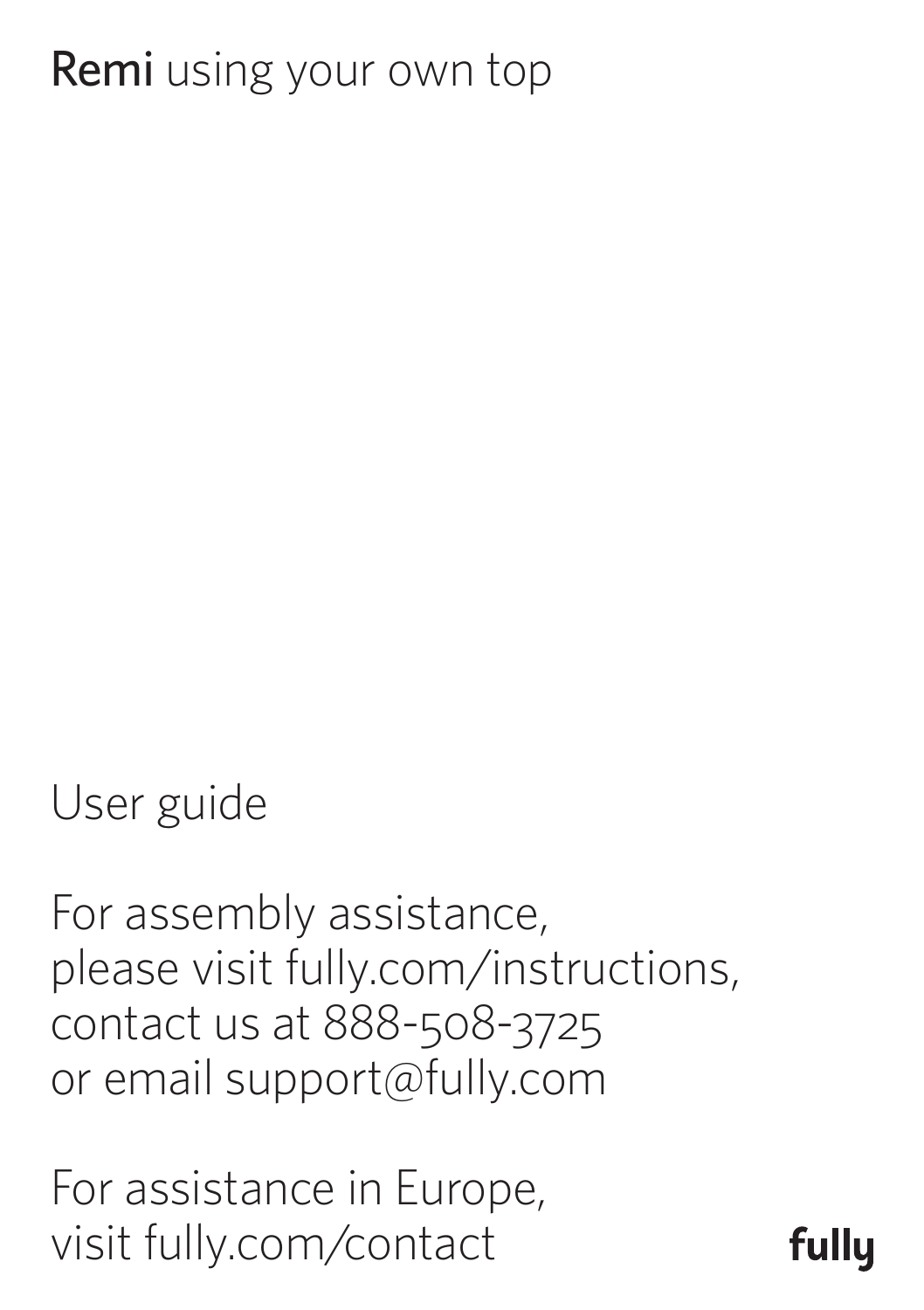#### Custom top guidelines

Minimum and maximum dimensions are determined to optimize the stability and reduce hazards such as a bowing top or tripping.

| Width Minimum | 38" |
|---------------|-----|
| Width Maximum | 70" |
| Depth Minimum | 27" |
| Depth Maximum | ろし  |



Shown on 27" top

There's no one right way to position your frame on your desktop but there are a few things you'll want to keep in mind.

Generally speaking, the desktop should be centered over the frame side-to-side, and positioned slightly forward of center (towards the user) front-to-back.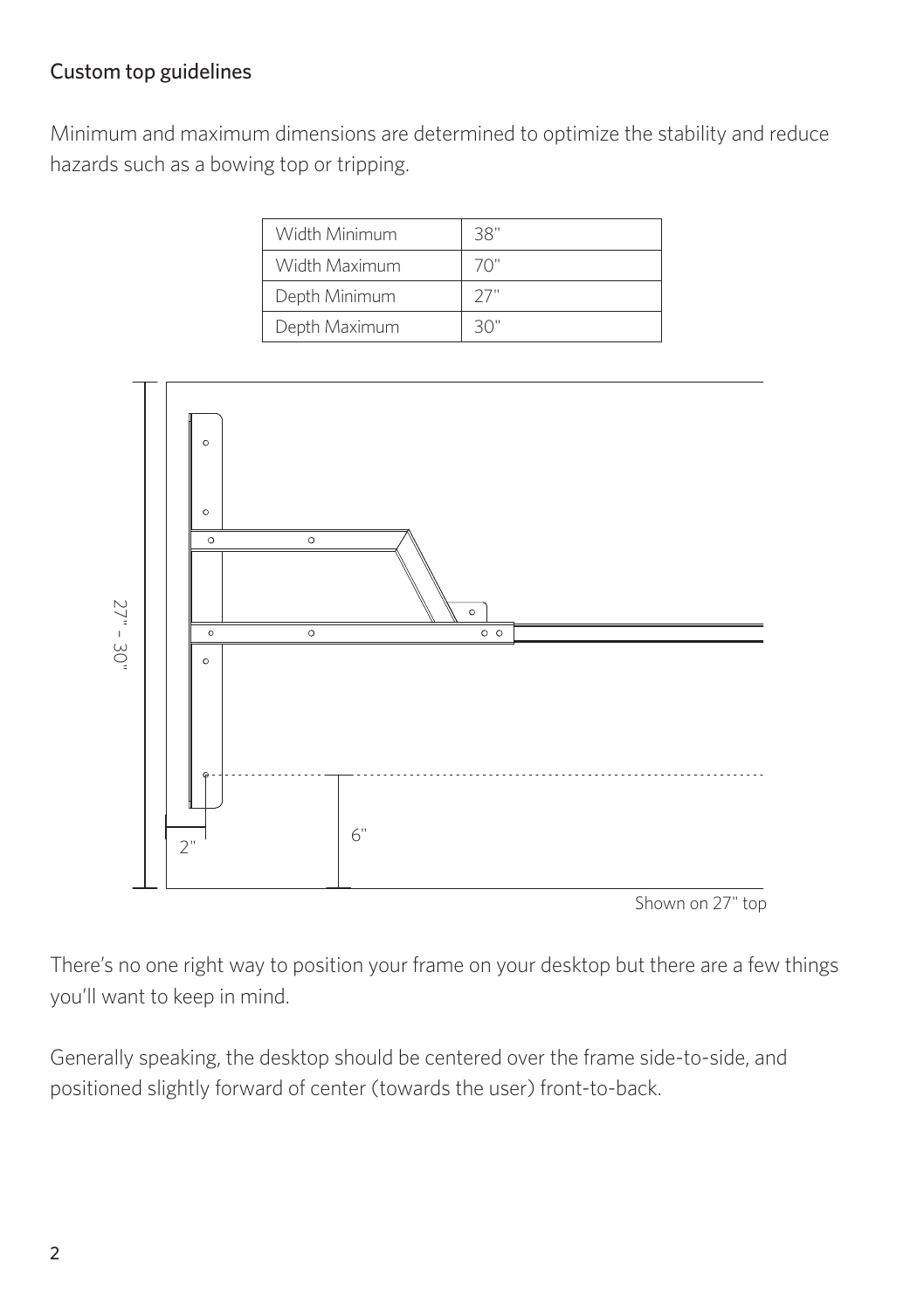#### Side-to-side position

In our experience, desks have better lateral stability the further apart the legs are. We position the screw holes for the Side Brackets 2" in from the sides of the desktop. This leaves about 1" of desktop overhang and maximizes lateral stability.

Placing the holes at least 2" in from the sides lowers the chance that your desktop will split during drilling.

### Front-to-back position

To avoid a tripping hazard with the feet, ensure the front-most hole of the Side Bracket is at least 6" from the front of your desk.

For reference, the Side Bracket is 21" in length.

### Laying it out

The easiest way to position your own desktop is to partially assemble the frame and use it as a guide. This frame assembly is easier to maneuver than the entire frame and will allow you to see exactly how things line up and where all of the holes should be.

- 1. Lay your desktop on a padded workspace with the underside facing up, and the front of the desktop towards you.
- 2. Without the Lifting Columns, attach the Side Brackets to the Frame Ends as shown in Step 1, on page 3 in the Remi Assembly Instructions.
- 3. Slide the Center Rails into the Frame Ends.
- 4. Position the frame assembly on the underside of your desktop, with the screw holes in the Side Brackets 2" or more from the side edges of the top, and the front-most hole 6" or more from the front (user-facing) edge of the top.
- 5. Your Control Box fits best placed toward the back of the desk. For placement refer to Step 6 in the Remi Assembly Instructions.